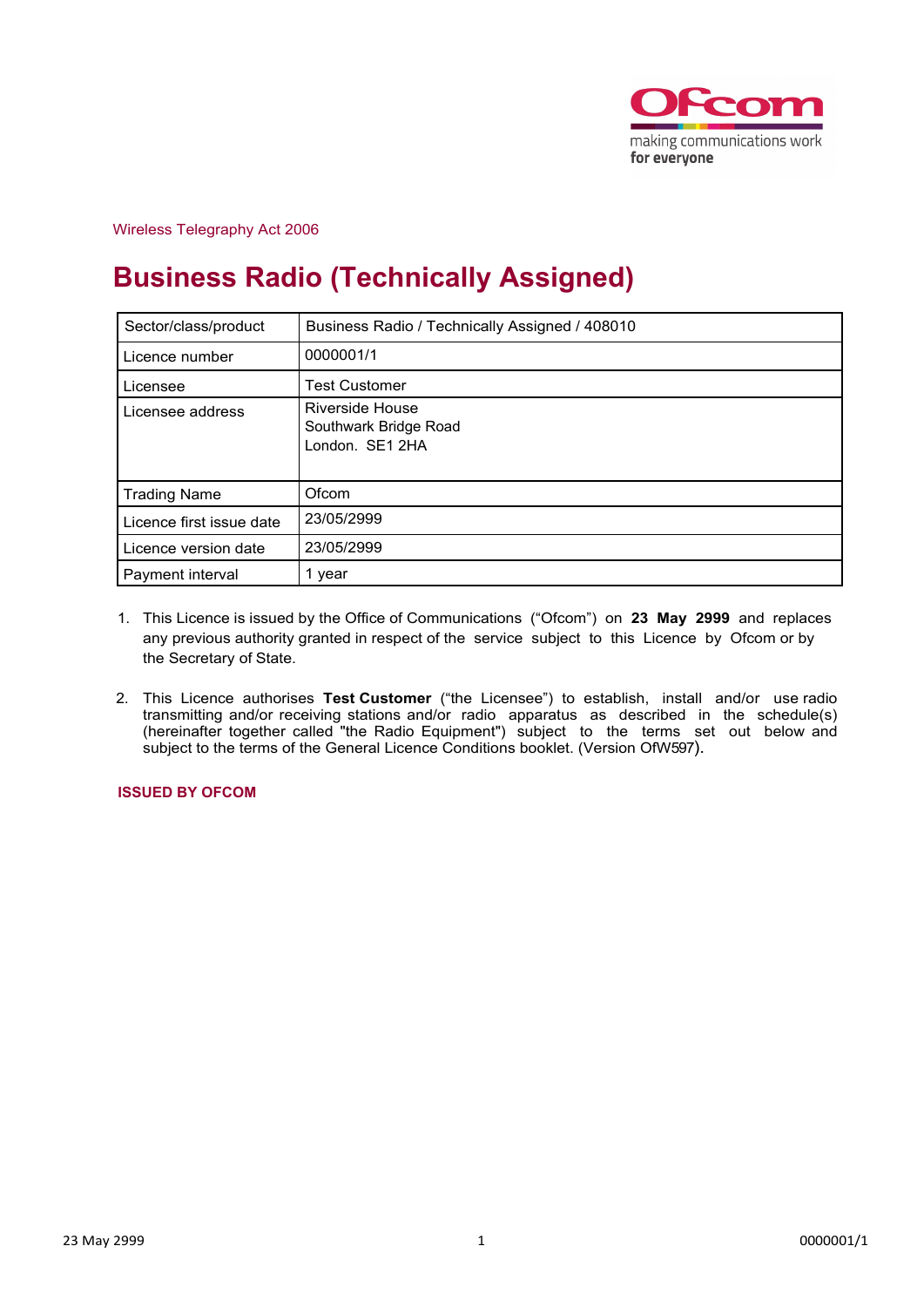

#### **Business Radio (Technically Assigned)**

## **SCHEDULE 1 TO LICENCE 0000001/1**

This schedule forms part of Licence **0000001/1,** issued to **Test Customer**, the Licensee on **23 May 2999,** and describes the Radio Equipment covered by the Licence and the purpose for which the Radio Equipment may be used.

### **1. Description of the Radio Equipment licensed**

1.1 In this Licence, the Radio Equipment means sending and receiving station (s) ("base stations") and sending and receiving station(s) ("mobile stations) for wireless telegraphy as defined in paragraph 2 below.

#### **2. Purpose of the Radio Equipment**

- 2.1 Subject to the administrative and technical requirements set out in this and the subsequent schedule(s) to this Licence, the Licensee and any person authorised to act on the Licensee's behalf is hereby authorised to:
	- (a) send and receive messages concerning the business of the Licensee between the base station(s) and the mobile station(s); and/or
	- (b) send and receive messages concerning the business of the Licensee between the mobile stations.

#### **3. Interface Requirements for the Radio Equipment use**

- 3.1 Use of the radio equipment shall be in accordance with the following Interface Requirement:
	- i IR 2044<sup>1</sup> for "Business Radio Land Mobile Services, covering Area Defined, Technically Assigned and Light Licence Authorisations";
	- ii or for equipment first placed on the market before 8 April 2000, is required to be type approved in accordance with the appropriate published technical performance standards authorised at the date of installation of the Radio Equipment, subject to any modifications authorised by Ofcom.

#### **4. Special conditions relating to the activities of the Licensee**

- (a) The Licensee shall ensure that the Radio Equipment is:
	- i. not used to transmit music, broadcast programmes or obscene or offensive language;
	- ii. not used as a public address system; and
	- iii. not used to send misleading messages.
- (b) Upon receipt of messages not connected with the business of the Licensee, the Licensee or any person using the Radio Equipment shall not:
	- i. make known the contents of any such message, its origin or destination, its existence or the fact of its receipt to any person, except to a duly authorised officer of the Her Majesty's Government, a person authorised by Ofcom or in the course of legal proceedings or for the purpose of any report thereof; and
	- ii. retain any copy or make any use of any such message, or allow it to be reproduced in writing, copied or made use of.

<sup>1</sup> Available from the Ofcom website https://www.ofcom.org.uk>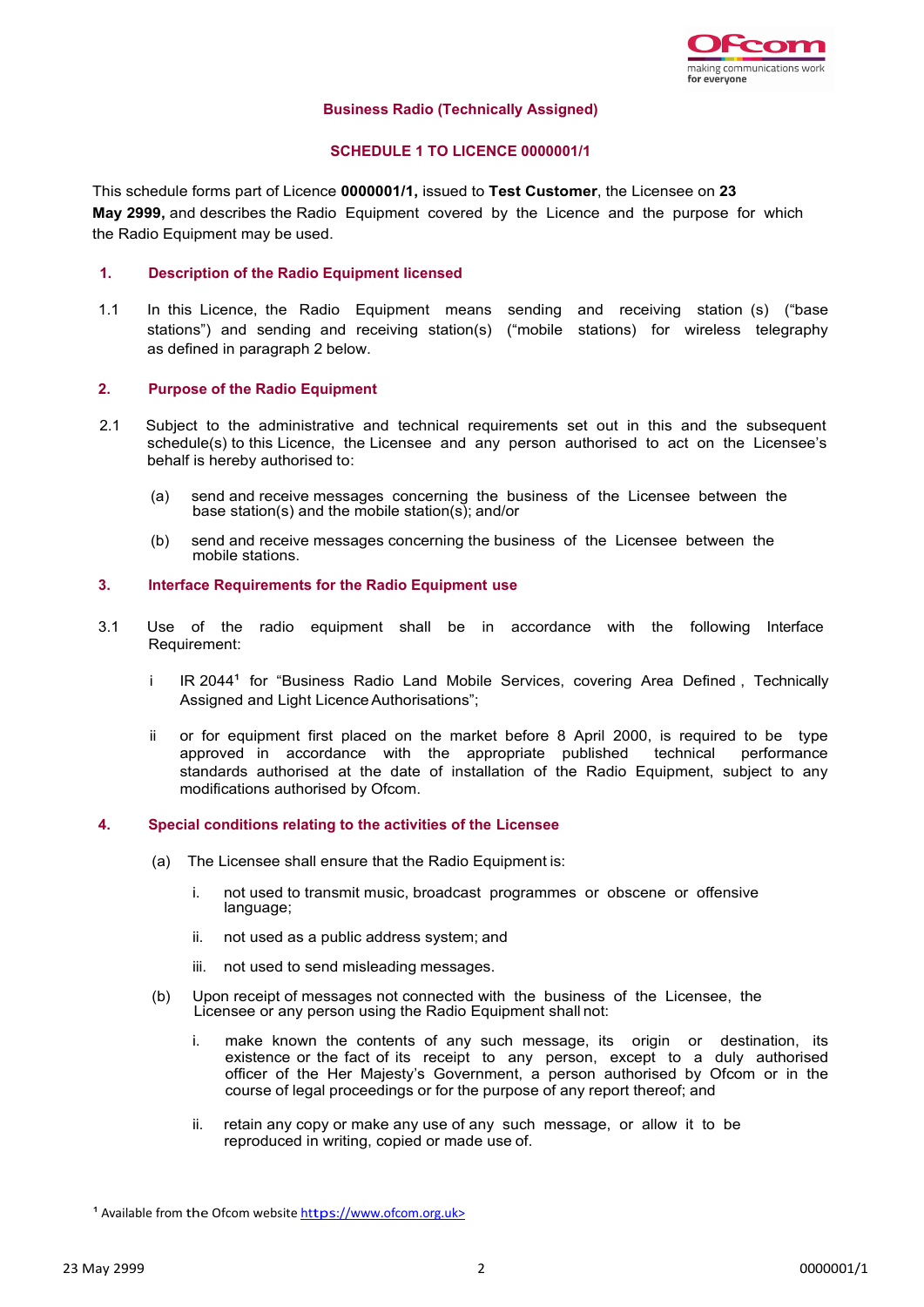

## **5. Interpretation**

- 5.1 In this and the subsequent schedule(s):
	- (a) "ERP" means the effective radiated power of a radio antenna in a given direction , that is the product of the power supplied to the antenna and the antenna gain relative to a half wave dipole in a given direction;
	- (b) "IR" means the United Kingdom Radio Interface Requirement published by Ofcom in accordance with Article 8 of the Radio Equipment Directive (Directive 2014/53/EU of the European Parliament and of the Council on the harmonisation of the laws of the Member States relating to the making available of radio equipment on the market (kn own as the Radio Equipment Directive)).